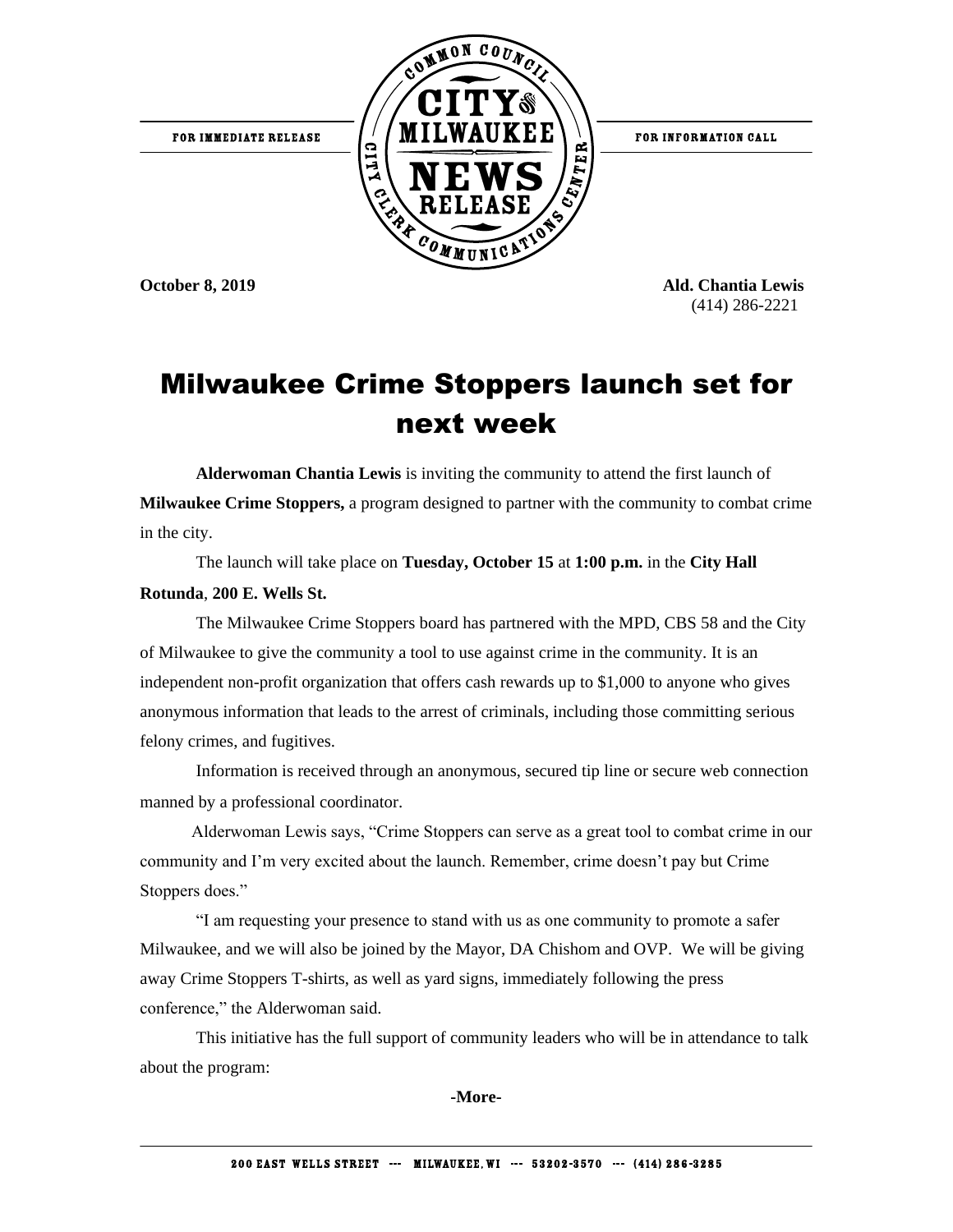## **Crime Stoppers/ADD ONE**

- **Alderwoman Chantia Lewis**, 9th District
- **Milwaukee Mayor Tom Barrett**
- **Michael Hupy**, Hupy and Abraham Law, President of Milwaukee Crime Stoppers
- **John Chisholm**, Milwaukee County District Attorney
- **Inspector Terrence Gordon,** Milwaukee Police Department
- **Reggie Moore**, Director of Milwaukee's Office of Violence Prevention
- **Camille Mays**, Milwaukee Crime Stoppers Board Member

**-30-**